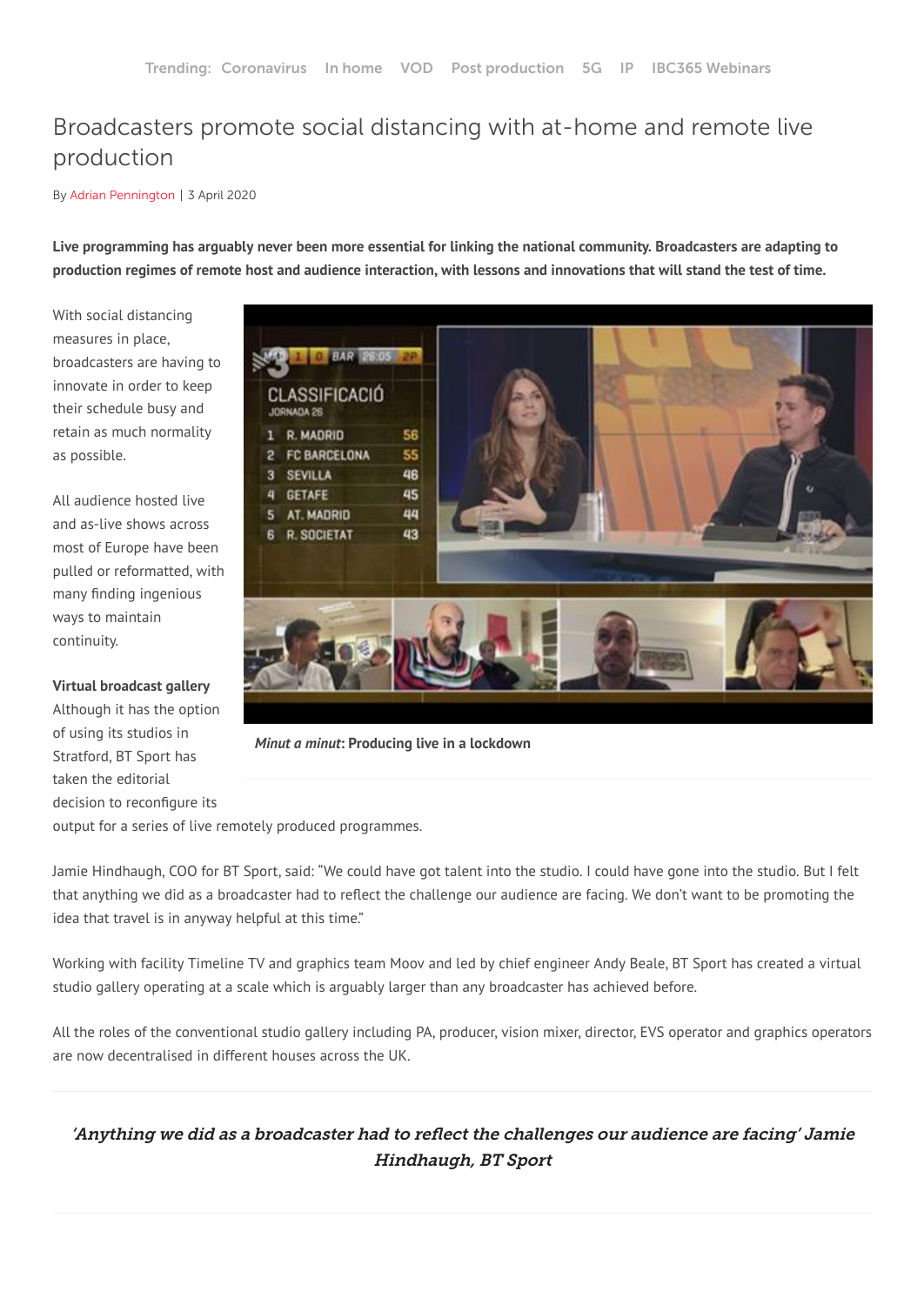"The PA is in her dining room, the director in their garage," says Hindhaugh. "Normally they would be working next to each other. The technical undertaking is huge."

Links are via broadband and 4G. Some on-screen talent have had broadcast cameras set up in their home, others have remote controlled PTZ cams. Some are even using the latest iPhone enabled for broadcast use by Timeline TV.

The first show to go this route was Sunset+Vine production Early Kick Off, recorded from the home of presenter Jake Humphrey and broadcast at 11am on Saturday 28 March (future shows will be live).

Guests, including Robbie Savage and Rio Ferdinand, contributed from home.

Humphrey tweeted: "I've done some interesting TV in my time. However, producing a 90-minute football show this Saturday, with 5 quests, none of us leaving our homes and my only crew member standing outside a window... will take some beating."

Last Sunday, 29 March, was also the first of a MotoGP series produced by North One, which mixed live from home presentations with archive re-runs of classics voted for live by the audience. Engagement has been high, according to Hindhaugh. "Live relevant programming is vital at this time to allow audiences to contribute to hot topics."

Two rugby union shows including Rugby Tonight Live, a Champions League highlights show with live punditry on last season's games and comedy show The Football's Not On with Ian Stone are all being produced with this virtual set up.



**BT Sport: Remote Production-Early Kick-off** 

While BT Sport maintains a skeleton staff of just ten at its Stratford hub, the entire remote operation including IT support, is managed outside the building. Programme feeds are ingested back through Stratford for playout.

"Our vision mixer has a monitor for all feeds at their home," says Hindhaugh. "We've literally managed to take apart a gallery and relocate it in different locations. The biggest issue is around delay, which is dependent on how fast individual connections are."

• Webinar Working remotely in a crisis (Weds 15 April)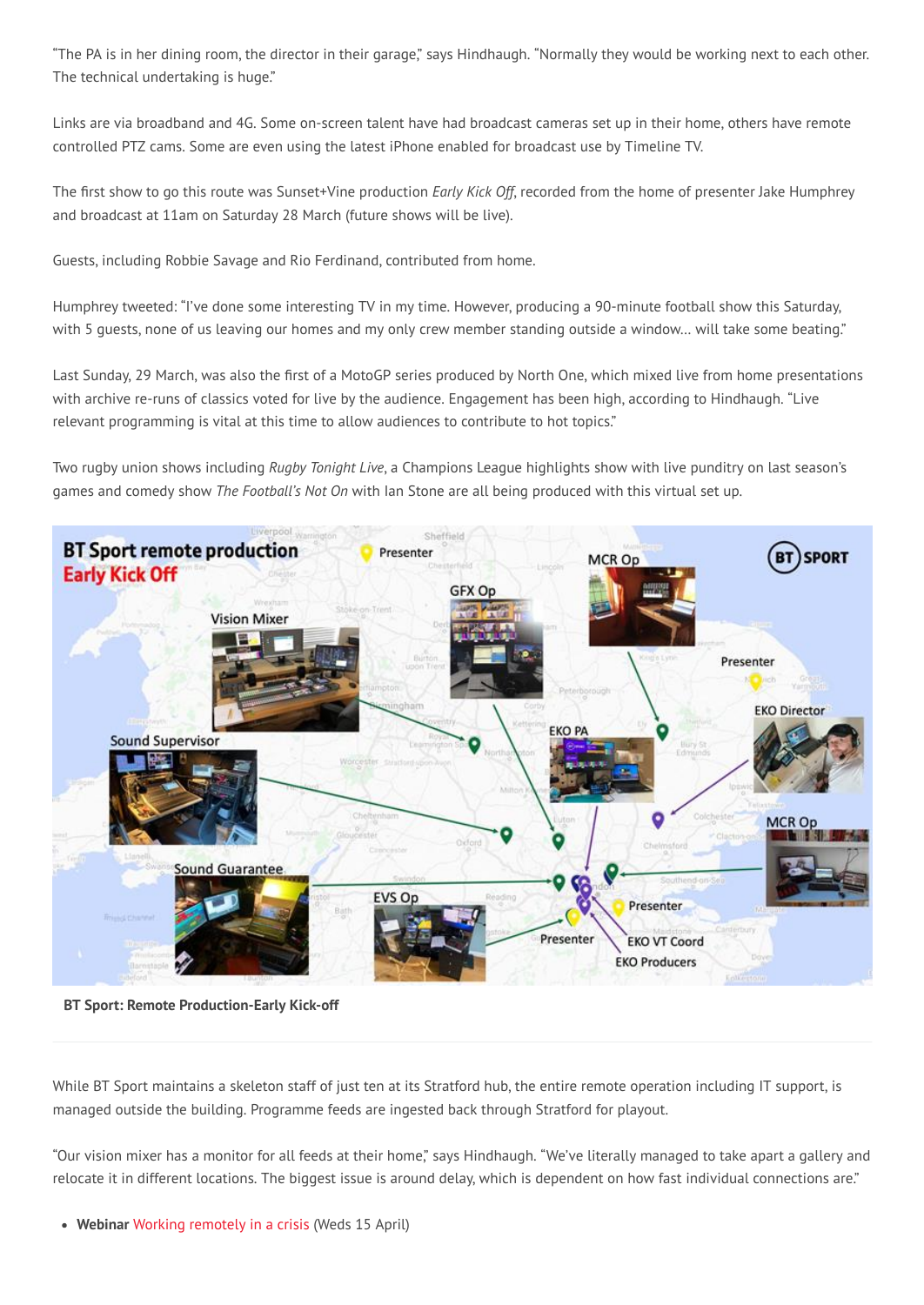He says he will be determined to change how BT Sport works moving forward. "This workflow means you can have a more inclusive workforce, employing people who could normally not get to Stratford.

"We are creating a new format that goes alongside our continued development of 8K, Dolby Atmos for mobile and Object Based Broadcasting," he adds. "We'll now be able to go back with these learnings and drive more audience engagement."

### Live entertainment takes to the sofa

ITV aired Ant & Dec's Saturday Night Takeaway live without a studio audience on 21 March and pre-recorded the last in the series after cancelling the planned finale from Disney World. The duo instead showed highlights from the series via links from their sofas at home.

In the US, late night chat and comedy shows including those fronted by Ellen Degeneres, Stephen Colbert, Jimmy Fallon, Seth Meyers, Trevor Noah and John Oliver are no longer filming with an audience.

So Television is planning to record The Graham Norton Show from the host's home with quests linked on webcam when the new series begins on April 10. Other specially commissioned guarantine formatted shows on the BBC include Fulwell 73's Peter Crouch: Save Our Summer; The Choir: Britain In Lockdown (Twenty Twenty) in which choirmaster Gareth Malone will connect amateurs and professionals remotely. The Mash Report from Zeppotron will feature the whole cast filming themselves at home; and Hat Trick's production of the 59th series of Have I Got News For You will have quests and regulars connected remotely.

"Whilst a number of global productions have been paused, there is still an important need to entertain the nations, and this is at the core of what we do," says Jane Atkinson, SVP global production, Fremantle. "For live programmes still on air and where it is safe to do so, it's important that we deliver the audience the remainder of that season to its conclusion. These shows are being completed without audiences in a pared back style, with strict social distancing and health and safety rules in place, and they are achieving their goals of keeping audiences entertained."

Fremantle is using various technology to continue broadcasting, often from people's homes. Utilising widely available video conference systems such as Zoom through to more professional set ups with VMix and Skype TX, it is able to connect with hosts and on-screen talent.

For example, Italy's weekly chat show EPCC Alive is now broadcast on Sky's YouTube channel via Zoom. Norway Idols is being filmed without an audience, as was the finale of Italia's Got Talent.

Chris O'Dell, head of global entertainment production, Fremantle, says: "In some countries we're still able to broadcast with small OB set ups using [Dutch vendor] Mobile Viewpoint. In these scenarios hot head cameras, mics and simple lights are set up, whilst the occupants of the house are isolated in other rooms, and left to be run remotely."

Fremantle is also using Marantz equipment, sending kits into people's homes and remotely talking them through set up with a video call. Marantz kit includes the Turret, an HD desktop webcam with H.264 video compression, condenser microphone with pop filter and a daylight-balanced LED light ring for podcasts and streaming. Additional webcams are proving a useful way of providing a 'gallery view' on show participants.

## Our biggest challenge in all of this is the robustness of local internet connections and the increased domestic demand' Chris O'Dell, Freemantle

"In all set ups, our protocol is that everyone must first and foremost follow their own government guidelines, any crew to be kept to a minimum, and remove all physical contact with participants," O'Dell says.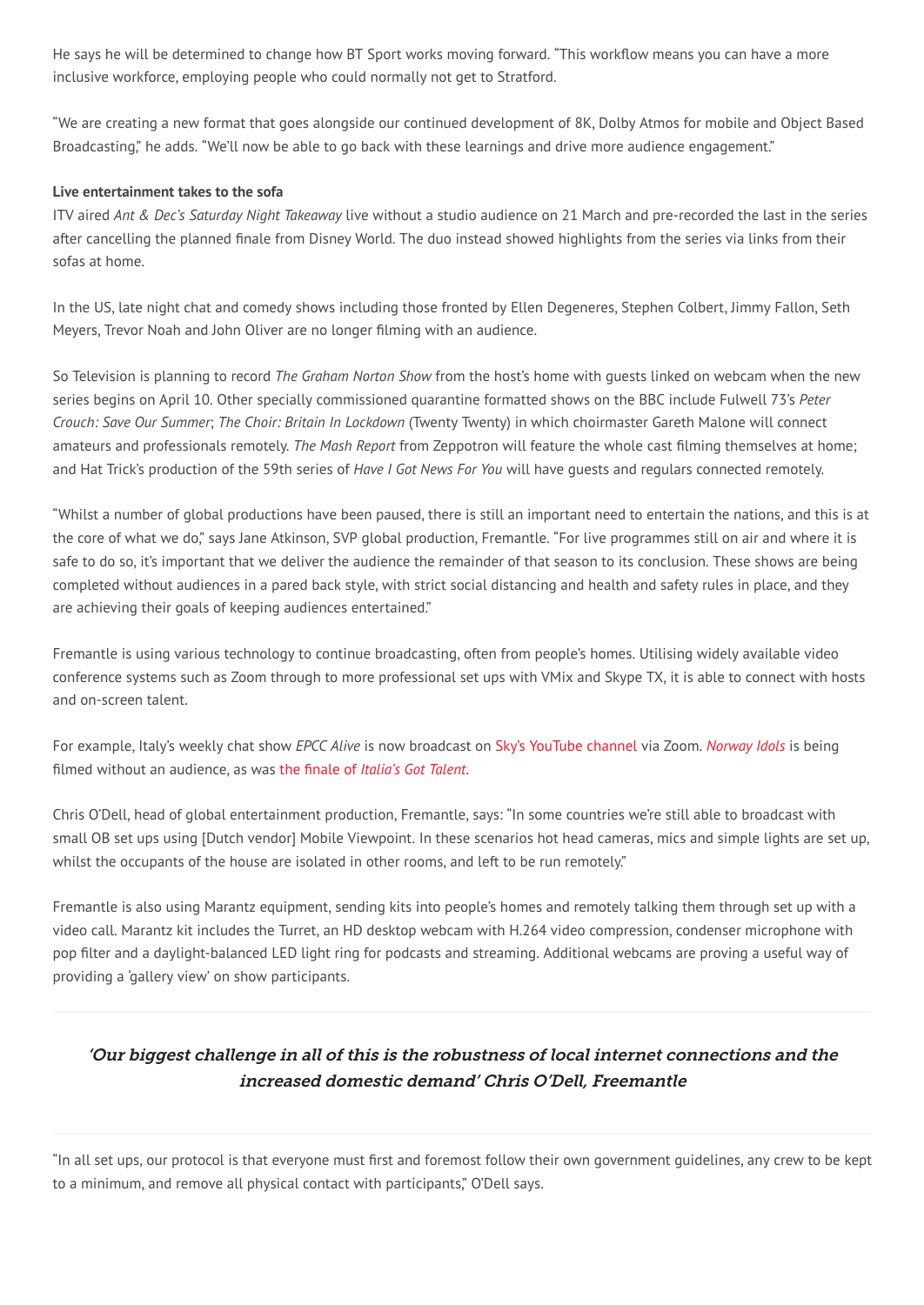"We are using the same connecting technology to run production teams, and plan for future shows. Remote casting of contributors is underway, along with daily team planning meetings. Edits are home-based, using a wide range of cloud-based solutions and supported remotely by external post production houses."

Other programmes Fremantle has retooled include Got Talent España which transferred to social and became Got Talent En Casa, available on YouTube, Facebook and Instagram. In the Netherlands, RLT 4's daily chat show RTL Boulevard continues to broadcast from host Olcay Gulsen's home via an OB with Skype TX and contributors on Zoom.

O'Dell adds: "Our biggest challenge in all of this is the robustness of local internet connections and the increased domestic demand. For safety and stability, pre-recording content helps."

### World first live remote virtual production

On 31 March, in what production partner Mo-Sys claim is claiming as a first example of its kind, a live corporate video for a major US-based CRM solutions specialist featured contributors connected to talent in the studio via Zoom, and in turn integrated into a virtual production. Mo-Sys technology included remote real-time access to the Unreal graphics engine and the StarTracker camera tracking system. Even the director was remote from the studio, calling the show in real time over Zoom.



Mo-Sys: Remote virtual production

### Audience management and social integration

TVU Networks has seen adoption rates for its TVU Anywhere and TVU Talkshow software soar. "They've gone from 'good to have' to 'must have", says CEO Paul Shen.

The apps use the firm's legacy in live transmission links to deliver 'broadcast quality' live streams from a smartphone.

"Hundreds of journalists and producers are simultaneously casting using our TVU Anywhere app," claims Shen. "News reporters for China's CCTV are using it to stream live from the intensive care wings of hospitals in Wuhan."

TVU Talkshow is an audience engagement tool for live screening and call management.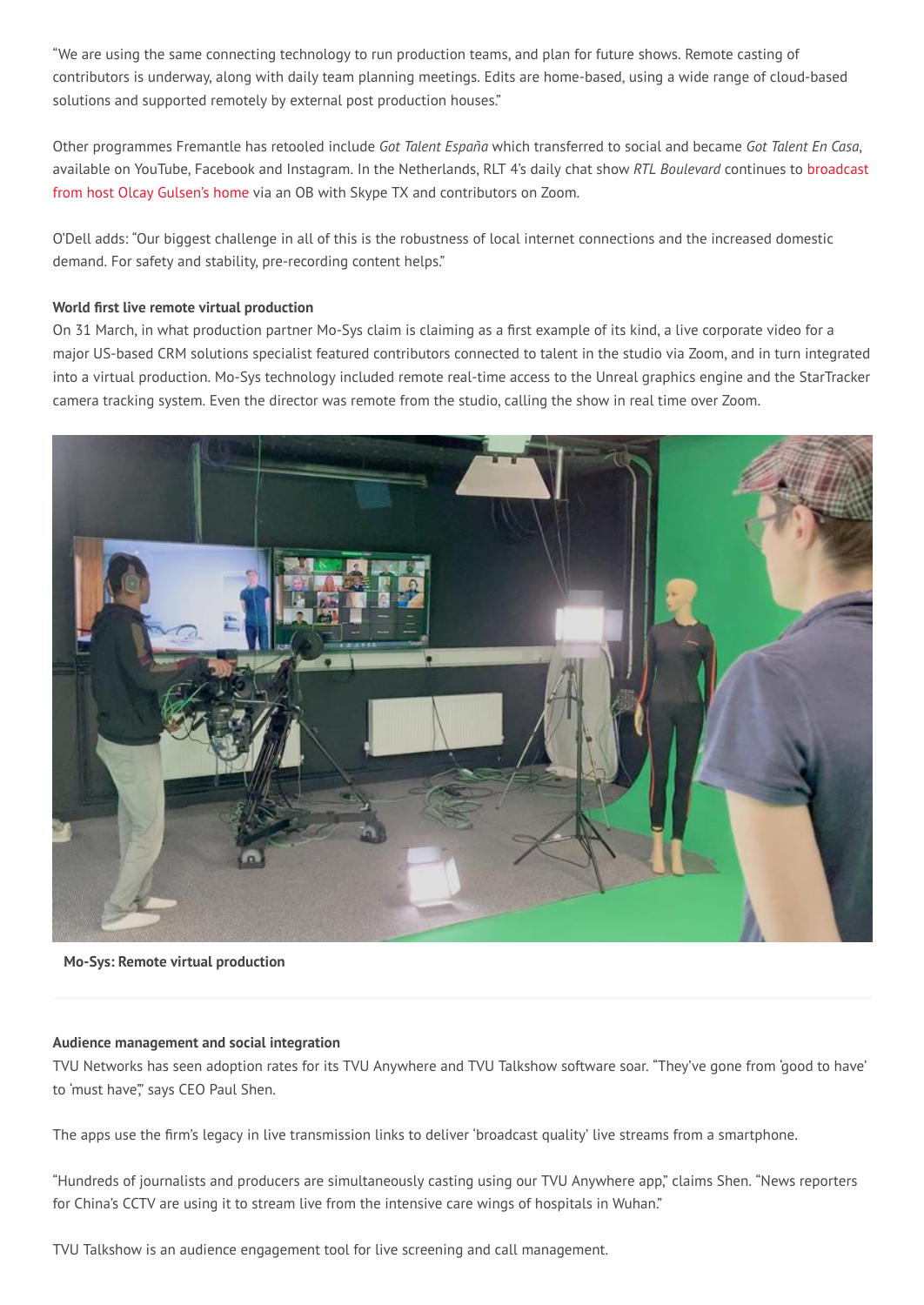"Broadcasters can accept a thousand callers simultaneously – since they're all cloud instances," Shen says. "The app manages audio too so that viewers can hear the quest clearly, but not the reverb of the conversation from their connection."

Spanish public broadcaster Televisió de Catalunya's (TV3) Esport3 aired its sports chat show Minut a Minut using the apps to simultaneously host more than 25 football fans during a two-hour live studio hosted broadcast. The connection was made possible by providing fans with a OR code via the app to pair their mobile device to a remote TVU Server.



Minut a Minut: Spanish sports chat show hosted more than 25 football fans during a two-hour live studio hosted broadcast

Integrating social media into a live show is arguably more important than ever with live reactions to social likely to increase audience engagement.

The last three weekly editions of ITV's The Martin Lewis Money Show have broadcast without a live studio audience. Producer Multi Story Media used Never.no's online audience management tool Bee-On to gather viewers' tweets tagged with #MartinLewis to create the conversation on Twitter. Working with pre-made native broadcast graphics, Bee-On pushed the content, in real time, to a large screen in the studio, where Lewis and his co-host were able to highlight and discuss the topics.

Multi Story Media continues to use the technology in a similar way on ITV's political flagship The Peston Show.

### **Studios retain continuity**

"The global situation is changing fast and a live show has the advantage of current information," says Andy Waters, head of studios, dock10. "But viewers want more than news. They want to be entertained and live entertainment will help lift the spirit of the nation. Keeping the UK's kids informed and entertained is more important than ever during this time."

As part of the national broadcast infrastructure, all dock10's TV and radio studios plus post production, will remain open and operational through the Coronavirus outbreak. It is continuing to host shows for CBBC and CBeebies including Saturday MashUp!, Newsround and Blue Peter.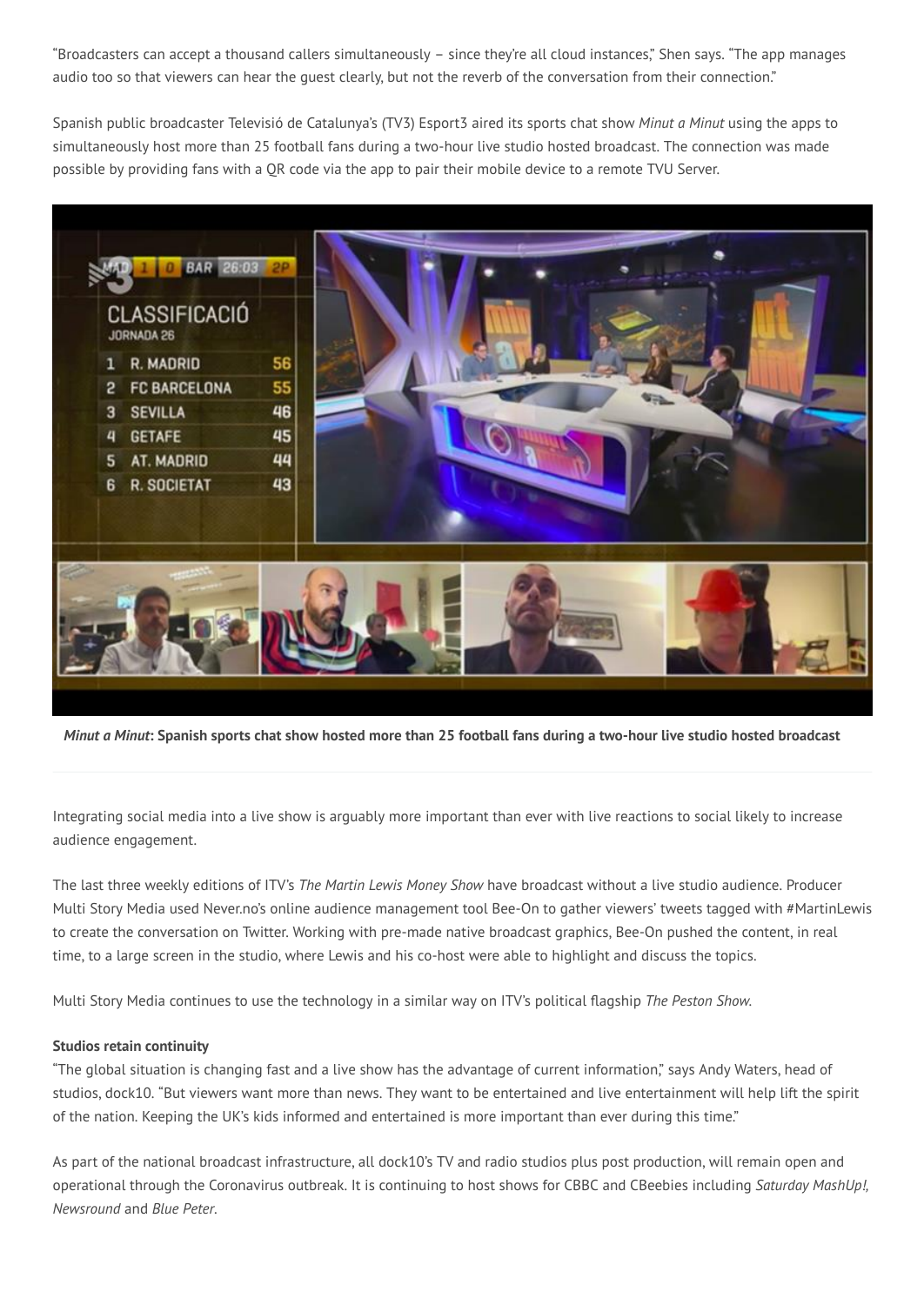It operates a skeleton shift in the facility and has ensured that the vast majority of both clients and staff can work from home or in isolation.

"We've built a bespoke remote edit solution around dock10's network infrastructure which has been key to allowing our editors and edit producers to keep working from home," says lan Dodd, head of post production. "This infrastructure also allows for remote automated ingest of rushes meaning that edits can be completely self-contained and isolated. OC is another area that has been facilitated to work remotely.

"All of our dubbing and VFX creatives are able to work remotely from home via this remote network, and our online editors and colourists are currently isolating within separate parts of the dock10 building." Dodd adds.

BBC Studioworks is facilitating live news-based, political and magazine-style programming from TV Centre and its post production service is still operating from BBC Elstree Centre.

### 'We are now managing an increased tech responsibility - a new 'normal' for guest appearances is via Skype/video links' Andrew Moultrie, BBC Studioworks

Measures include stripping back studios in terms of reducing large props and stunts, so productions can run with reduced crew members, as well as setting up video links so crew who would usually have been based in the studio can watch and comment from rehearsals at home.

Andrew Moultrie, CEO, BBC Studioworks says: "The lack of audiences also means that our rostra can be used for the floor crew to spread out safely, and our large gallery spaces have social distancing protocols in place. We are now managing an increased tech responsibility – a new 'normal' for quest appearances is via Skype/video links. Working with our partners we're focusing our attention on those elements of sets which are truckable and can be easily moved whilst still adhering to the latest safety quidance."

### **Technical and workflow challenges**

Time is of the essence. With front-of-camera talent increasingly in their own homes, taking part in a live production managed somewhere else, "producers and production partners do not have time to investigate solutions - we have to go with something we know will work out-of-the-box," says Malcolm Robinson, business development at systems integrator Broadcast Solutions.

You can get a kit to do this for £500 - many YouTubers do it this way - but to at least get near the customary high production values there are other means.

"A better-quality camera would make a significant difference, but system cameras will have the challenge of encoding the signal for online delivery," says Robinson.

Multiple contribution feeds need processing so that they match. Cameras need racking remotely, so universal camera control systems are required. A studio automation system is needed to bring all the elements together into a reasonably simple command workflow.

"This could be the moment when VR really takes off, so multiple individuals can be integrated into a set, rather than appearing as a set of squared-off boxes on screen," says Robinson. "A sports chat show, for example, could have three or four pundits appearing to sit around the same desk, even if they are all remote contributions."

**Malcolm Robinson** 

If you are going to do VR then you need a portable green screen - these are readily available. PTZ cameras with tracking data will help site individual images into the whole more naturally. At the hub, you will need a VR system that can accommodate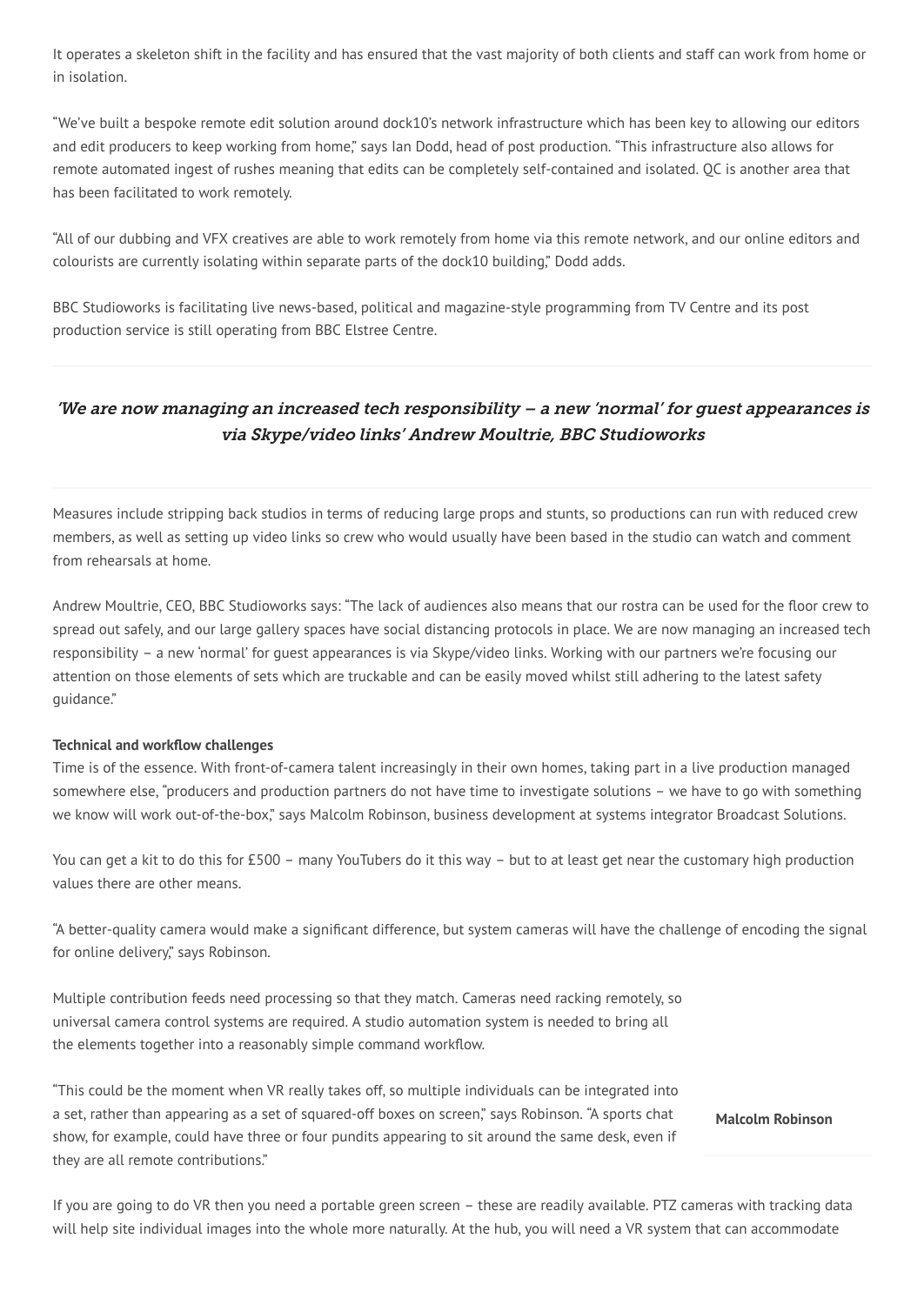multiple moving cameras, which means it will probably be based on the Unreal engine.

"Under the social distancing quidelines, the goal must be to have no crew on site," Robinson says. "That means choosing equipment that is proven and capable of practical, low-latency remote operation.

"We work with broadcasters who are used to spending a year on a project, drawing up a requirement specification, testing it against the market, running proof of concept tests and finally implementing and rehearsing the new solution. We cannot do this now. We need to be able to put together solutions based on what we can get, connect and install by the end of the week; the end of next week at the absolute latest. That's the challenge and we manage the risk of that challenge."

There are no typical workflows. "We have to create what we need from what we can get," says Robinson. "But critical to success will be proven automation technology to minimise the number of technicians needed at the hub."

# 'We need to be able to put together solutions based on what we can get, connect and install by the end of the week; the end of next week at the absolute latest' Malcom Robinson, Broadcast **Solutions**

All remote feeds will be brought to a central hub, which might itself be a virtual production centre. In this hub you will have all the attributes of a live broadcast: a director creating the pace and flow; vision switching and audio mixing; graphics; quality control and the rest. Simple, networked tools will make this possible - as long as you understand the collaboration required.

"News will require large-scale remote access to resources, to scripting and editing, and to creating and managing the rundowns," Robinson explains. "That is a significant security issue, incidentally: you do not want a trusted news source to be hijacked."

Artificial intelligence has an important part to play, from managing agency feeds to clipping stories as they are first broadcast for catch-up and social media.

"Machine learning is going to be increasingly important if this situation continues," Robinson says.

While reasonably fast broadband is now widely available, it is subject to fluctuations and is generally asymmetric. That is a particular issue here because it is the upload speed that is of greatest need.

"The connection needs to have good bandwidth bi-directionally," Robinson says. "Programme output needs protected bandwidth as an uplink, with the downlink providing camera and audio control, script and data feeds. Ideally it will also provide for return video so that individual artists can see and react to other content and performances."

Unless you have fibre to the location, that probably means you are going to need a bonded connectivity solution, using cellular connectivity to bolster the broadband and provide the necessary stability and resilience.

### **Creative quarantine commissions**

Channel 4 says it has been overwhelmed by the "resourceful and creative ideas" received from indie producers and has ordered a number of them under the banner of Lockdown Academy.

Among them is daytime daily The Steph Show (Expectation / Can Can Productions), currently being broadcast live from Steph McGovern's living room in Yorkshire.

Coronavirus: Life in a Day is being shot today (Friday 3 April) across the UK, combining user-generated footage with footage shot by indie True Vision Yorkshire. It aims to capture life in lockdown over 24 hours and will be edited for a rapid turnaround TX on